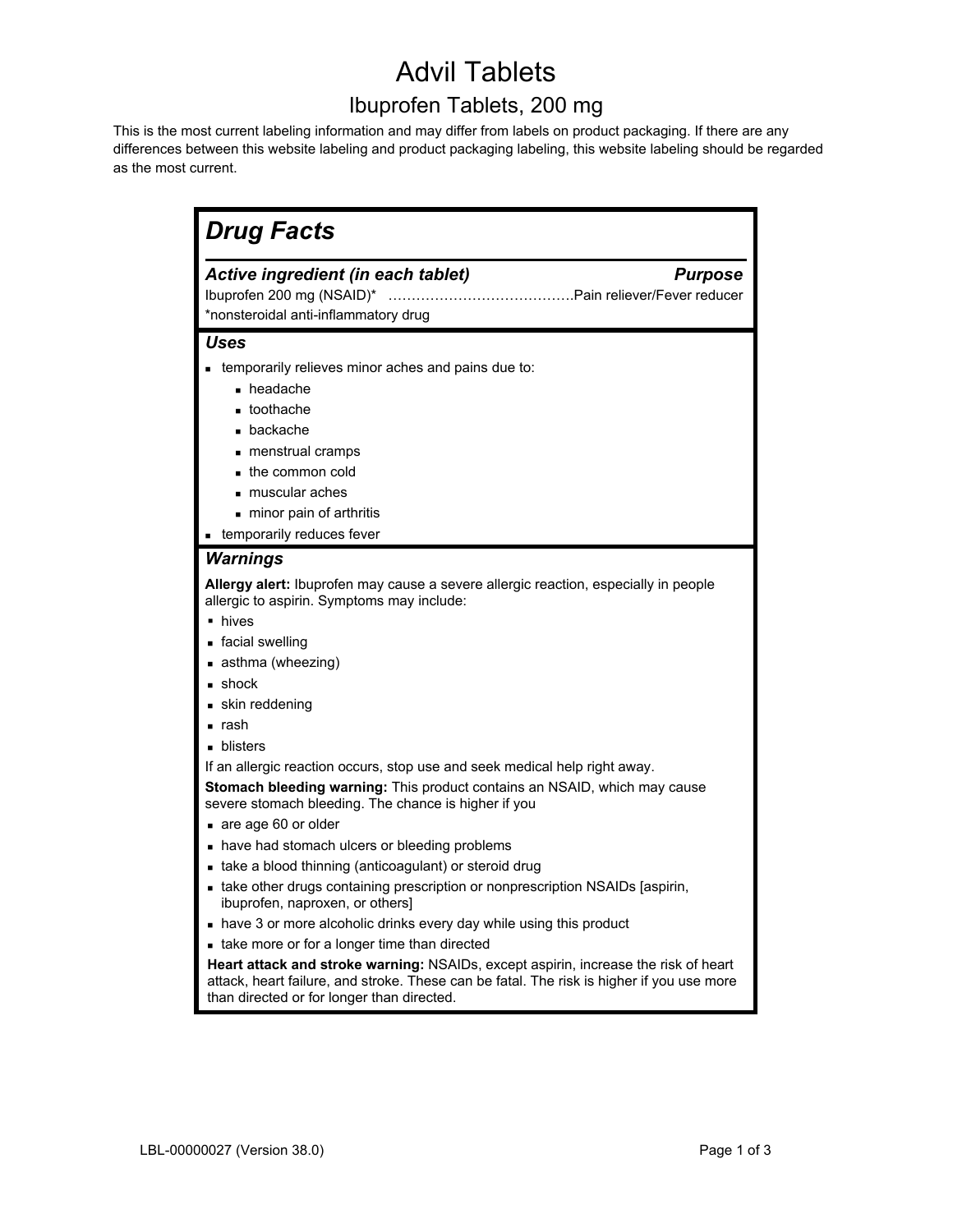# Advil Tablets

## Ibuprofen Tablets, 200 mg

This is the most current labeling information and may differ from labels on product packaging. If there are any differences between this website labeling and product packaging labeling, this website labeling should be regarded as the most current.

### **Do not use**

- **if you have ever had an allergic reaction to any other pain reliever/fever reducer**
- **Fight before or after heart surgery**

#### **Ask a doctor before use if**

- **stomach bleeding warning applies to you**
- you have problems or serious side effects from taking pain relievers or fever reducers
- you have a history of stomach problems, such as heartburn
- you have high blood pressure, heart disease, liver cirrhosis, kidney disease, asthma, or had a stroke
- **vou are taking a diuretic**

#### **Ask a doctor or pharmacist before use if you are**

- under a doctor's care for any serious condition
- taking aspirin for heart attack or stroke, because ibuprofen may decrease this benefit of aspirin
- taking any other drug

#### **When using this product**

take with food or milk if stomach upset occurs

#### **Stop use and ask a doctor if**

- you experience any of the following signs of stomach bleeding:
	- **feel faint**
	- vomit blood
	- have bloody or black stools
	- have stomach pain that does not get better
- you have symptoms of heart problems or stroke
	- **chest pain**
	- **u** trouble breathing
	- **weakness in one part or side of body**
	- **slurred speech**
	- **leg swelling**
- pain gets worse or lasts more than 10 days
- **fever gets worse or lasts more than 3 days**
- redness or swelling is present in the painful area
- any new symptoms appear